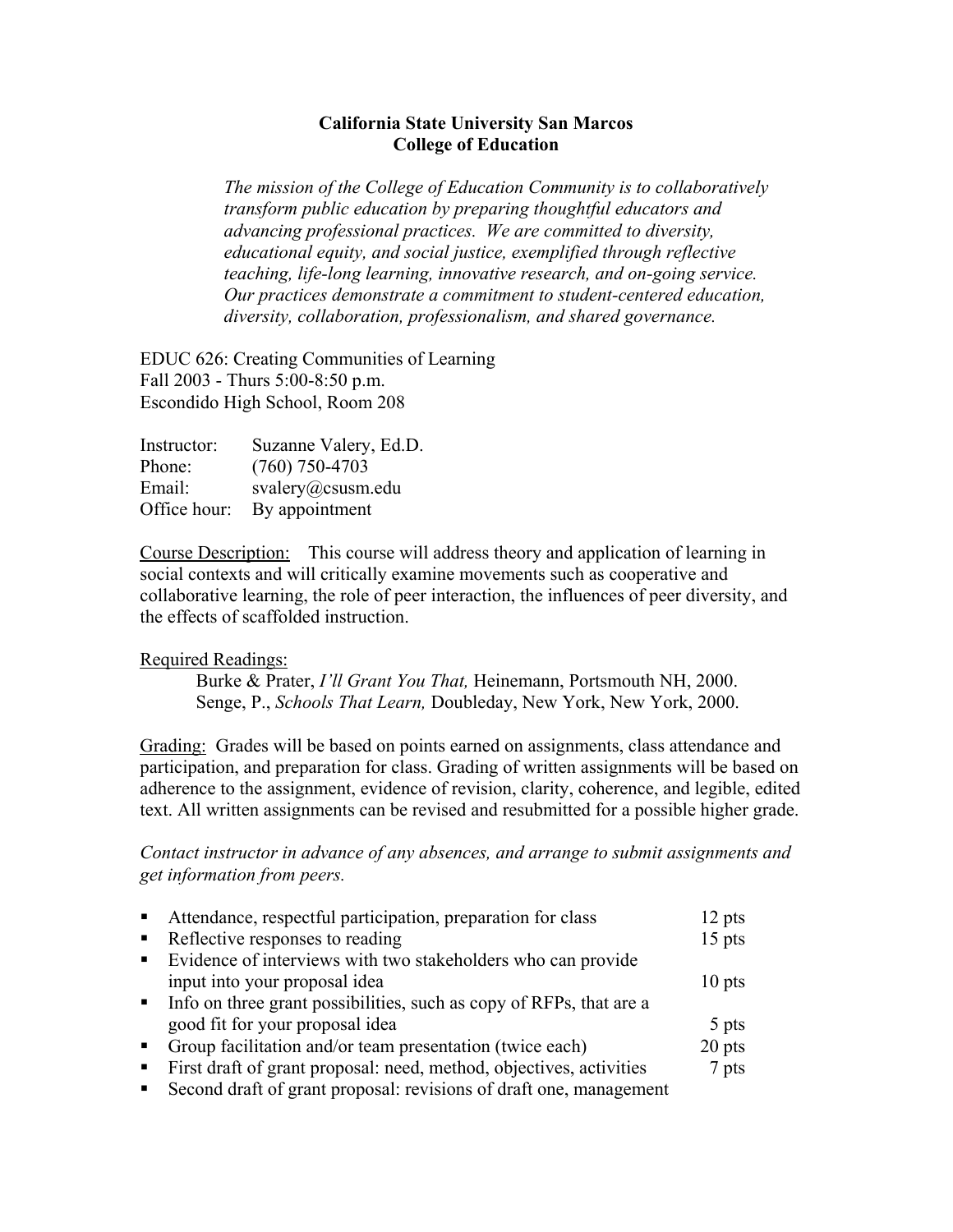| plan, timeline, budget, abstract                         | 8 pts  |
|----------------------------------------------------------|--------|
| • Evidence of internal approval to submit grant proposal | 3 pts  |
| • Final grant proposal and evidence of submission        | 20 pts |

Assignments: *All assignments are due on the session listed, even if you plan to be absent.* 

- Reflective responses: for each reading, write a one-page (typed, single space, 1" margins, 12 pt. font) response to stimulate session dialogue. Include a question you have about the issues addressed in the reading.
- Interviews: conduct field interviews with two people from different stakeholder groups who would have a stake in the outcome of your proposal idea; show evidence of these interviews in the proposal narrative
- Group facilitation/team presentations: team teach (two times) with peers to peers on selected topics (see sessions 4, 8, 10 below)
- Grant proposal: a complete proposal application suitable for submission that proposes a viable solution to a problem or issue at your school

Schedule: *This class meets twelve times, from 5:00 – 8:50 p.m.* 

| $1 -$ Sept 4:   | Identifying an issue<br>Burke & Prater: chapters 1, 3, 4, 23                                                    |
|-----------------|-----------------------------------------------------------------------------------------------------------------|
| $2 - Sept 11$ : | Influence of stakeholders; systems of activity, Five Disciplines<br>Senge: sections I & II (pgs 3- 100)         |
|                 | (reflective response to Burke and Senge readings due)<br>Select topics for first Facilitation/Team Presentation |
| 3 - Sept 18:    | Grant-Making and Proposal Development – an overview<br>Burke & Prater: chapters 5, 6, 7                         |
|                 | Senge: chapters III-1,2,3; VIII-1,2; XIII-1                                                                     |
|                 | (share conceptualization of your proposal topic)                                                                |
| $4 - Oct 2$ :   | Facilitation/Team Presentations: Systems of Activity (60-75 mins)<br>each of 3 groups)                          |
|                 | Senge: classroom, school, community $-$ read the section pertaining                                             |
|                 | to your presentation (no reflective paper necessary)                                                            |
|                 | (three RFPs on potential funding sources)                                                                       |
| $5 - Oct 9$ :   | Grant Proposal: Project Detail – objectives, constituents,<br>methodology                                       |
|                 | Burke & Prater: ch 8, 9, 10 (to pg. 87)                                                                         |
|                 | (update group on development of proposal)                                                                       |
|                 | Senge: classroom, school, community $-$ read one of the two<br>remaining sections, with reflective response     |
| 6 - Oct 16:     | Learning in a Social Context: What is a community of learning?                                                  |